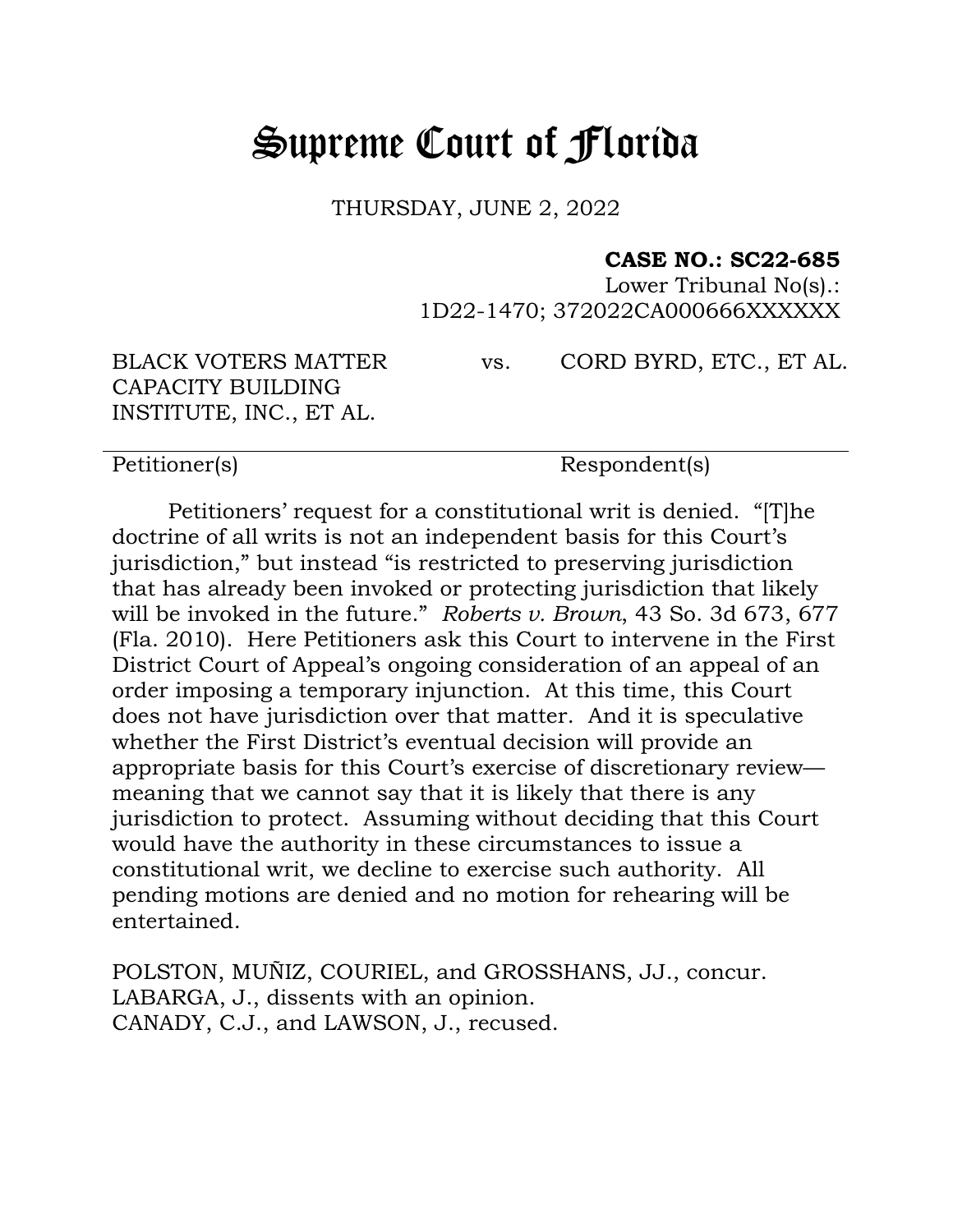**CASE NO.:** SC22-685 Page Two

LABARGA, J., dissenting.

I dissent to the denial of the petitioners' request for a constitutional writ. As observed in the majority's order, the all writs doctrine " 'is restricted to preserving jurisdiction that has already been invoked or *protecting jurisdiction that likely will be invoked in the future*.' *Roberts v. Brown*, 43 So. 3d 673, 677 (Fla. 2010)." (Emphasis added.)

Currently pending in the First District Court of Appeal is the State's appeal of the temporary injunction granted by the circuit court. Ultimately, the district court will issue a ruling on the merits of the temporary injunction. Once that decision is rendered, as stated on page six of their all writs petition, the petitioners intend to invoke this Court's discretionary jurisdiction.

At that juncture, this Court will determine whether to exercise its discretion to review the district court's merits decision, and the all writs petition identifies three possible bases under article V, section (3)(b)(3) of the Florida Constitution for this Court to do so.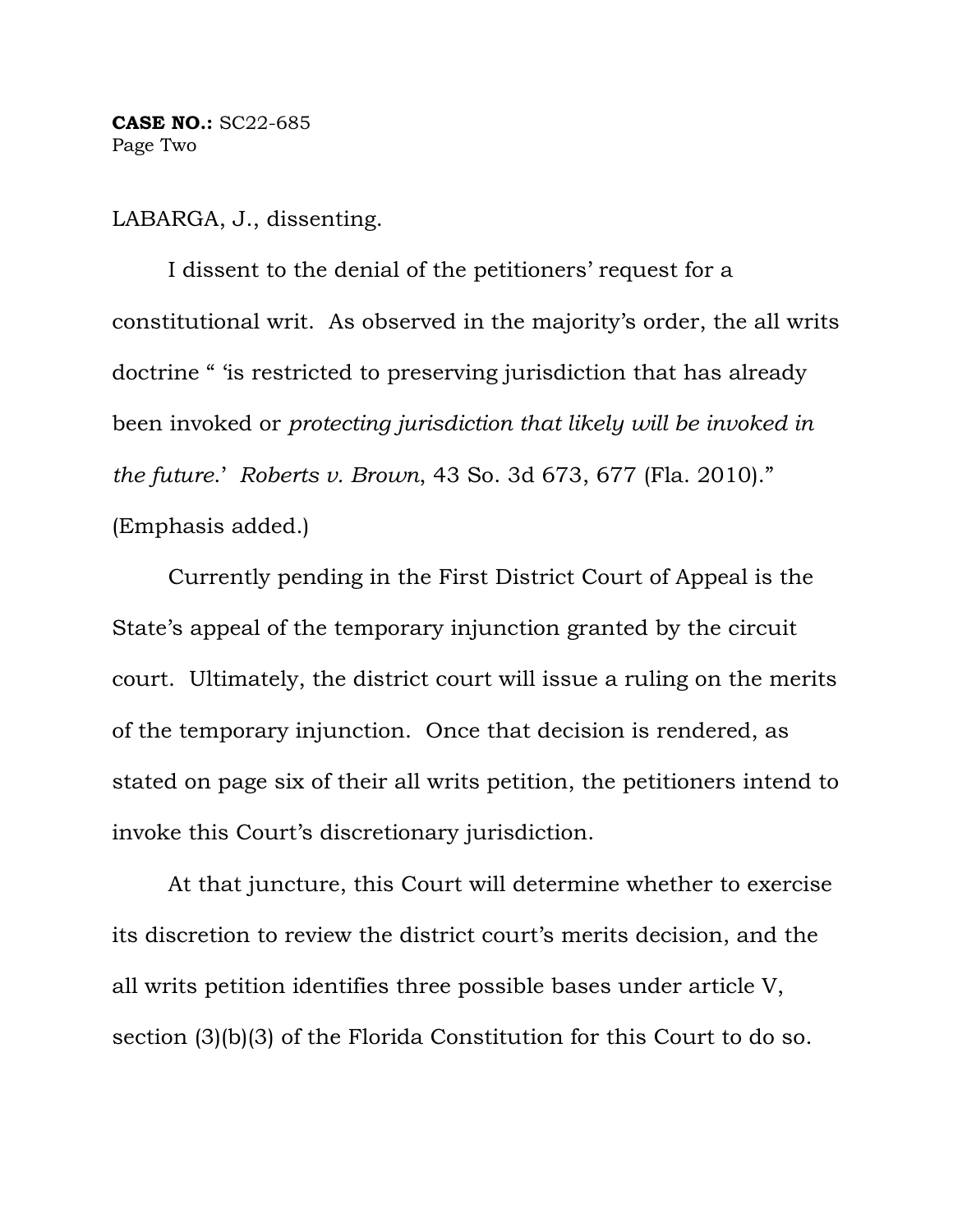**CASE NO.:** SC22-685 Page Three

Given this Court's history of considering congressional redistricting cases, I cannot forecast that we will lack jurisdiction to review the district court's merits decision. At stake here is the mandate of 62.9% of Florida voters who voted in 2010 for one of what are commonly known as the Fair Districts Amendments to the Florida Constitution—by any measure of comparison, 62.9% of the vote is an overwhelming margin.[1](#page-2-0) *See November 2, 2010 General Election*, Fla. Dep't of State,

https://results.elections.myflorida.com/Index.asp?ElectionDate=11 /2/2010&DATAMODE= (last visited May 31, 2022).

As we have previously done, *see League of Women Voters of Florida v. Data Targeting, Inc.*, 140 So. 3d 510 (Fla. 2014), this Court should utilize its all writs authority here.

<span id="page-2-0"></span><sup>1.</sup> The Fair Districts Amendment relating to congressional redistricting was Amendment 6 on the 2010 general election ballot and was titled "Standards for Legislature to Follow in Congressional Redistricting." Amendment 5 on the same ballot related to state legislative redistricting was passed by 62.6% of voters. *See November 2, 2010 General Election*, Fla. Dep't of State, https://results.elections.myflorida.com/Index.asp?ElectionDate=11 /2/2010&DATAMODE= (last visited May 31, 2022).